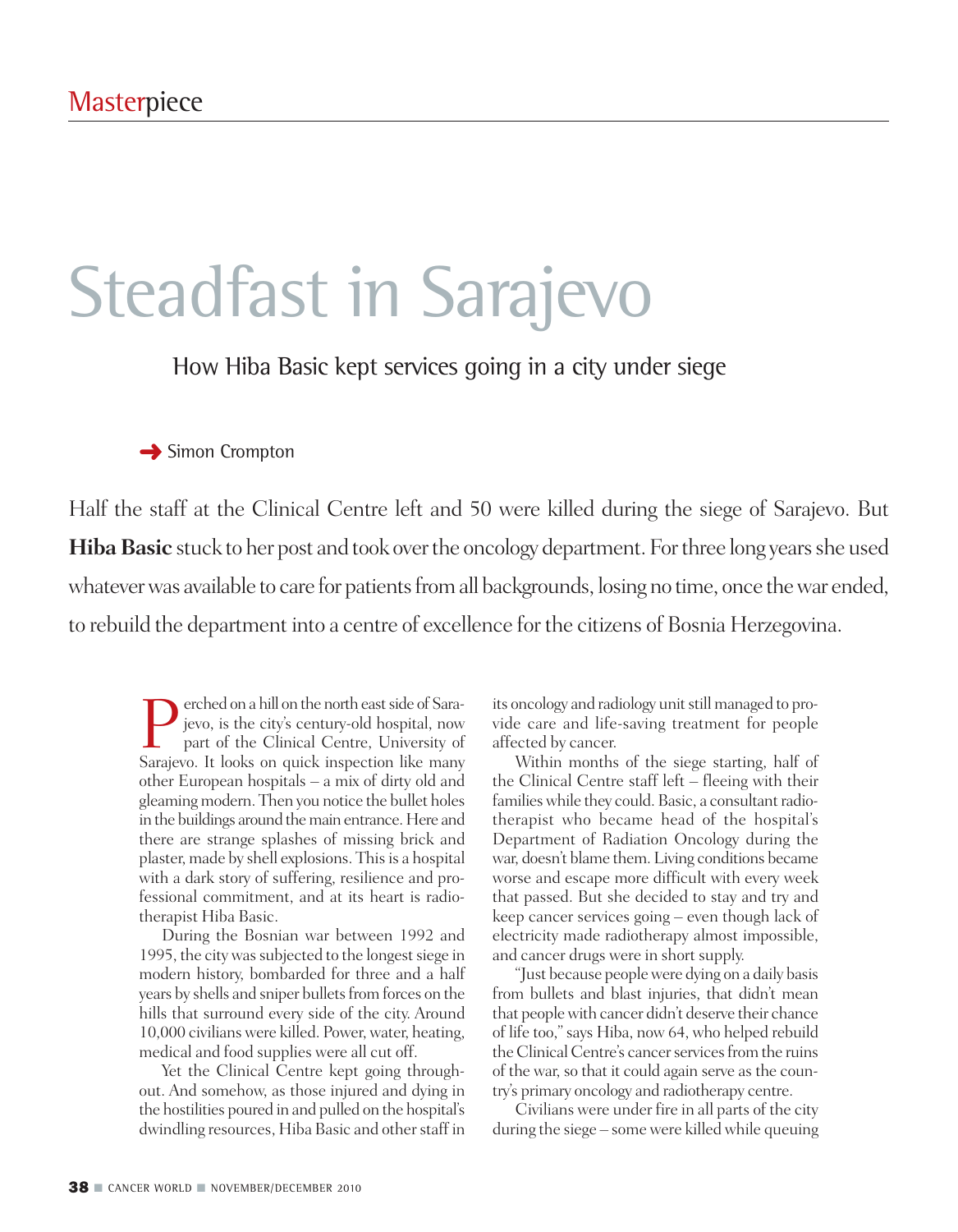for bread and fresh water. Even to today's tourist, the reminder is constantly there in the dozens of new graveyards scattered around the housing areas of the city: when siege conditions make travel virtually impossible, people are buried near where they fall.

"I would queue all night for water for me and my family,"says Basic, "and then in the morning I had to go and buy food under shelling and gunfire – we had to run to escape the snipers. I lived about an hour away from the hospital by foot – there was no petrol for cars. So every day on my way into work and back home, I was in danger."

On the hospital wall is a list of the 50 members of staff killed during the siege. One, a surgeon, was the husband of one of Basic's radiotherapy colleagues. He was killed by a shell as he entered an operating theatre. Looking after cancer patients became a matter of improvisation and rudimentary care.

Having wanted to be a doctor since age eight, and having studied medicine at the University of Sarajevo, Basic started her specialism in radiology and clinical oncology at the hospital in 1976, and over the years since then saw it develop its services into an Institute of Radiology and Oncology. By 1992 there were facilities for telecobalt therapy, X-ray therapy and brachytherapy, and plans to develop oncology services further, with two separate institutes for radiotherapy and medical oncology. Work began on a new hospital building to accommodate the institutes, including a new underground radiotherapy department. The war put an end to all that.

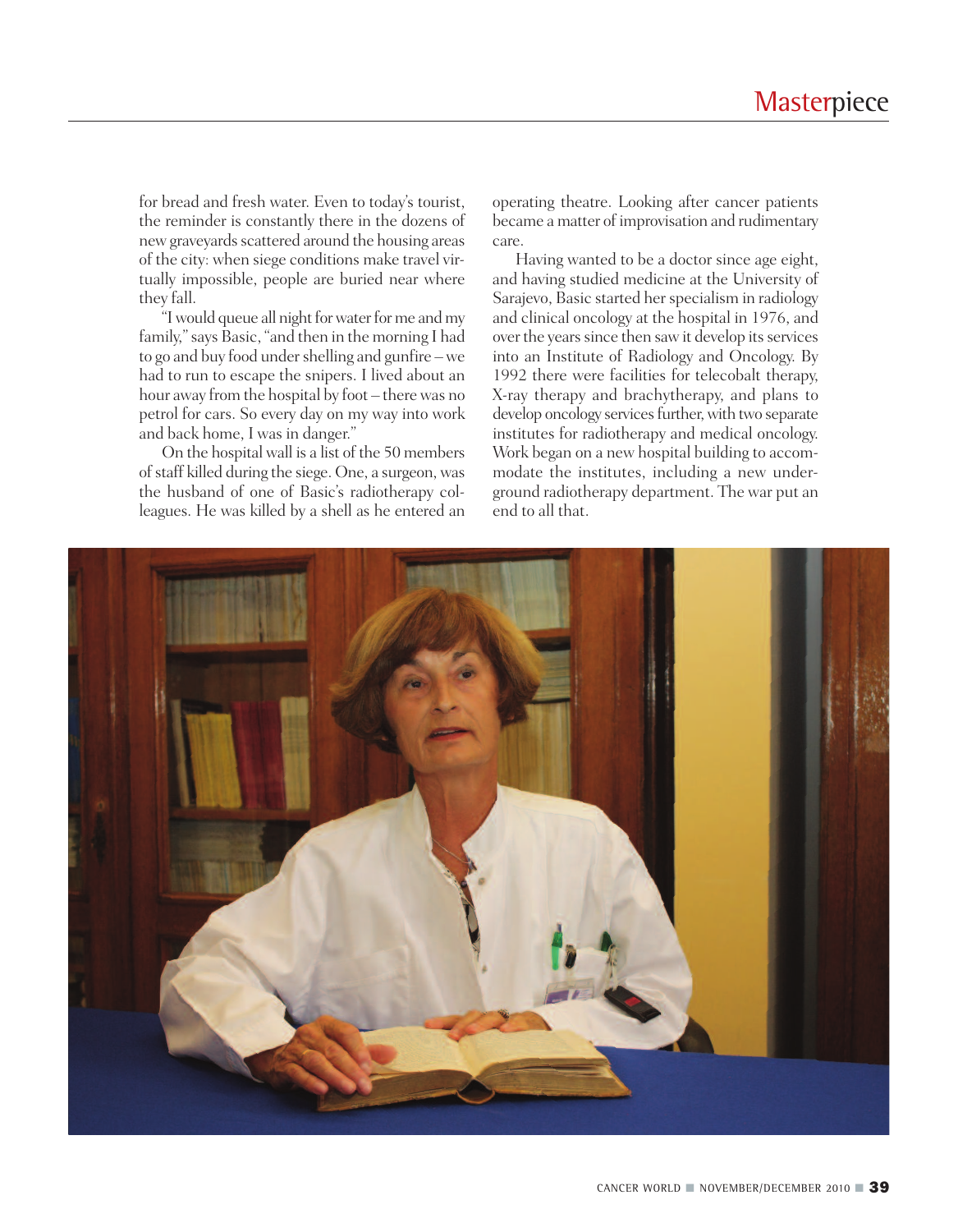### **Masterpiece**

#### IMPROVISE AND ADAPT

What power the hospital had during the siege was rationed for basic heat, cooking, washing and urgent surgery. So the only radiotherapy machine that could be usedwasthe telecobalt machine, run froma small generator donated by the InternationalAtomic EnergyAgency. Basic had earlier pioneered newtechniques of using brachytherapy in breast cancer, but this had to end, alongwith treatment planning and staging using CT scans. Chemotherapy was limited because of the short supply of cancer drugs.

Yet demand for cancer care was high because there was nothing else in Bosnia. As word spread that the hospital was still providing cancer services, the United Nations Refugee Agency flew in sick cancer patients from the other besieged enclaves of Goražde and Srebrenica. With patients unable to return home, because it was simply too dangerous, most became long-term.

"We had to adapt,"says Basic. "For example, in gynaecological cancers, brachytherapy is usually an unavoidable part of treatment, often in combination with external radiotherapy. But we had to replace it with external radiotherapy, because any treatment is better than no treatment. We explained all thisto the patients, and they were happy just to be receiving treatment."

Chemotherapy agents came through to the hospital in small amounts from time to time, and treatment was adapted according to supply. "We naturally moved towards palliative care, because most of the patients were not in the early stages of cancer. They often became better after treatment, but they had to Making do. This old telecobalt machine, hooked up to a generator, kept the service running

> live here for months, and some of them died here. We buried them in the hospital cemetery." After the war, many families took the bodies of their loved ones back to be buried in their homeland.

No ethnic tensions existed in the hospital, says Basic. Serbs, Croats, and Bosnian Muslims all received the same treatment, and treated one another with respect.

"I'm a Muslim, but I tried to help everyone the same, to prolong their life, if I could, to the end of the war so that they could see their families and children who had left the city. It was right that we did this, and I know that there were Bosniaks[Bosnian Muslims] who were also treated just the same as everyone else in hospitalsin Belgrade [capital of Serbia]."

#### THE PRICE OF ISOLATION

Basic is clearly proud about continuing to teach students and train young doctors wishing to specialise in oncology throughout the war, so that foundations for the future of Bosnian cancer medicine were already being laid. But she was always aware that those years of isolation from the outside world, with entry and exit from Sarajevo impossible, would bring long-term consequences for health services.

"Besides the sheer fight for survival, the worst thing was the lack of information," she says. "While the rest of the outside world was making huge progress, introducing computers, talking a new language of Windows and so on, we lived in the dark."

So if what Basic and her colleagues did to

## "Besides the sheer fight for survival, the worst thing was the lack of information"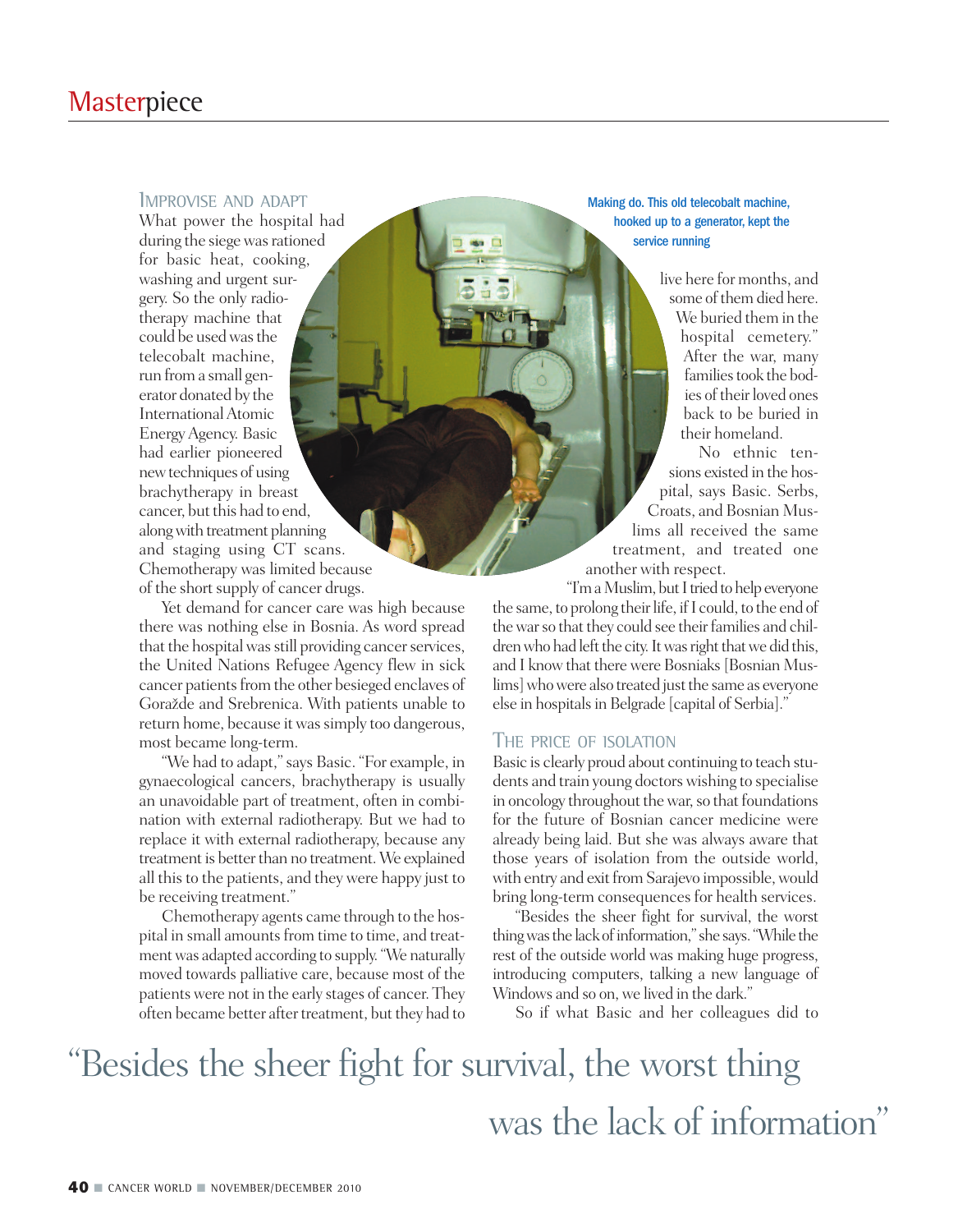### "While the outside world was making huge progress, we lived in the dark"

maintain services during the war is remarkable, so has been the rebuilding of oncology services in Sarajevo. The siege left the hospital damaged. The new building to house cancer services was unfinished. The telecobalt machine was ageing, the brachytherapy machine was damaged. And most of all, there was an enormous knowledge gap between Bosnia and other European countries.

Support came from many international organisations. The International Atomic Energy Agency provided new dosimetry equipment, a new cobalt-60 machine, repaired the brachytherapy equipment and provided experts to train local staff in working the new machines and treatment planning systems. It supported intensive training of the team of 11 radiation oncologists, three medical physicists and 10 radiographers at the department – and it is still involved in continuing education at the Institute of Oncology (as it is now known).

ESO, meanwhile, supported the education of

many doctors and nurses from the unit, setting up a series of international workshops on breast cancer, starting in 2001. These later developed into the international Interconference Breast Cancer Meeting,which is held in Sarajevo every two years, and involves ECCO, Europa Donna and other organisations alongside the Clinical Centre, the Association of Oncologists of Bosnia and Herzegovina andESO.Its aimisto bring the very latestin breast cancer research, treatment and care to the Balkan area and central and eastern Europe.

#### A CENTRE OF EXCELLENCE

From having been able to treat just a few hundred people a year during the war, the Institute of Oncology is now a national centre of excellence, treating around 4800 people a year, half as outpatients.It is a well-equipped, airy centre, proud of its role in teaching undergraduate and postgraduate students, and its multidisciplinary approach to cancer diag-

nosis and care, involving 12 teams of professionals in the main cancer groups. Now there are plans to establish Bosnia's first breast unit in the institute."We have some very positive support, especially from the association of women treated for breast cancer in Bosnia,"says Basic.

The return from isolation to the international world has been of personal as well as professional significance for Hiba Basic. After university, she trained in radiotherapy inAmsterdam, Utrecht, Heidelberg and Hamburg University hospitals. She has relatives in Sweden, Croatia and Germany, and her outlook has always been international. So for her, being locked away from the rest of the world was



one of theworst aspects of the siege.

"At one stage, I wanted to get out, to go down the tunnel that had been dug to the airport. But I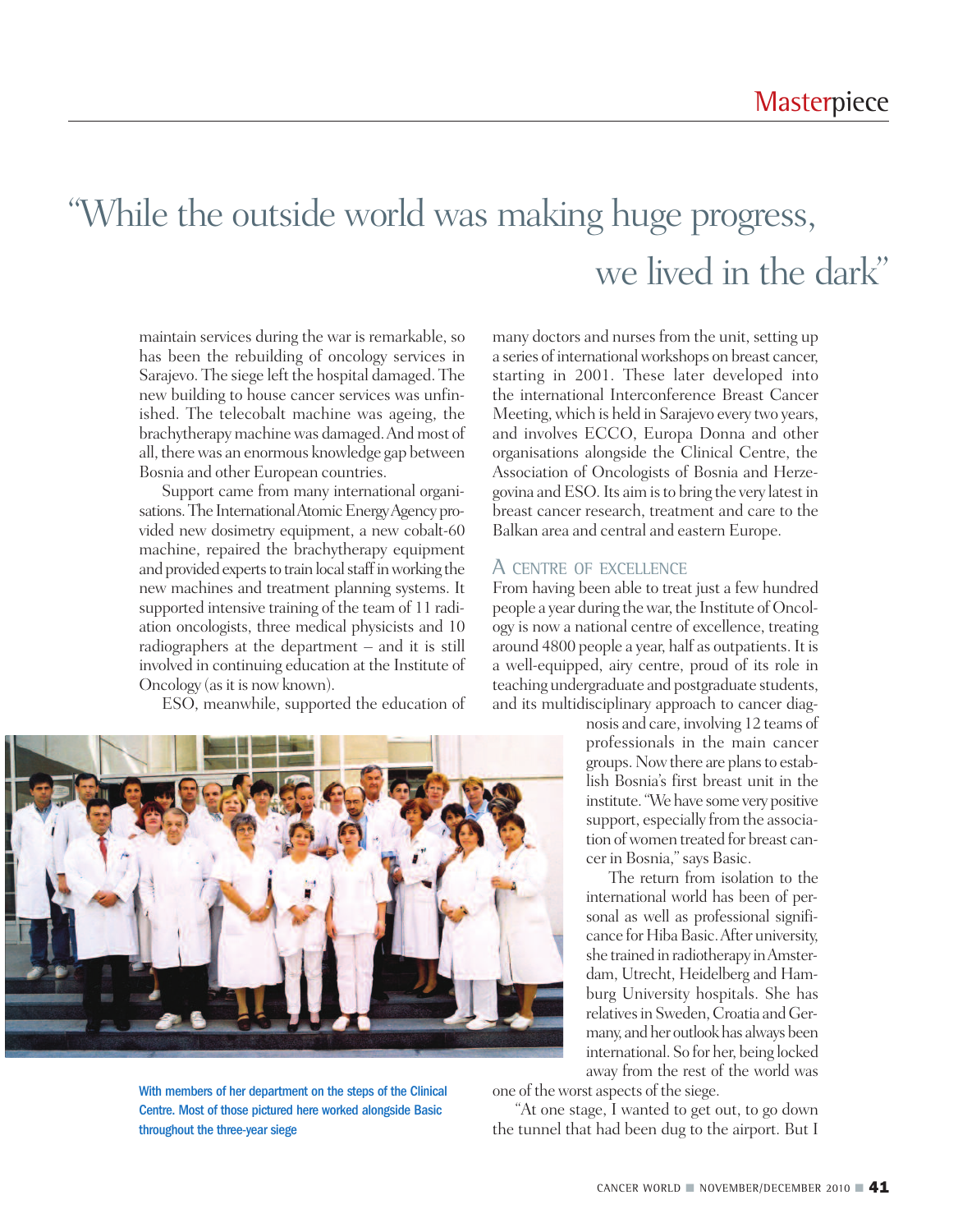### It is now a well-equipped, airy centre, proud of its role in teaching students, and its multidisciplinary approach

wasn't allowed to because it was only for food, soldiers and special needs. But it's strange that the moment the siege ended, I didn't want to get out any more, because I felt free. The worst thing is to be restricted in movement. Even if we had lived those three years free of danger, with the best food, the best conditions, itwould still have been like living in prison."

Nevertheless, when in 1998 she was awarded a European 'Art for Care' prize for her outstanding work, and invited to Milan to receive it, it was an opportunity she couldn't refuse. She spent two daysin Italy, talking to colleagues, visitingESO, attending lectures.

"Itwasso exciting forme, because IwasinMilan, in the normal developed world, where I thought I belonged.Iwas alone, and thewarwasfinished.And yet, when I flew back, I saw below me the airport still damaged and improvised, and I could see all the houses around the airport, and none of them had a roof.They had all been destroyed.And though Iwas so excited, I couldn't stop myself from crying."

Since then, Basic has thrown herself into work on behalf of her profession, nationally and internationally.A member of the European radiation oncology group ESTRO and the clinical cancer research group EORTC, she has also held the top posts of both the Association of Radiologists of Bosnia and Herzegovina, and president of theAssociation of Oncologists of Bosnia and Herzegovina.And she has been heavily involved in running and chairing the biennial Interconference Breast Cancer Meeting.